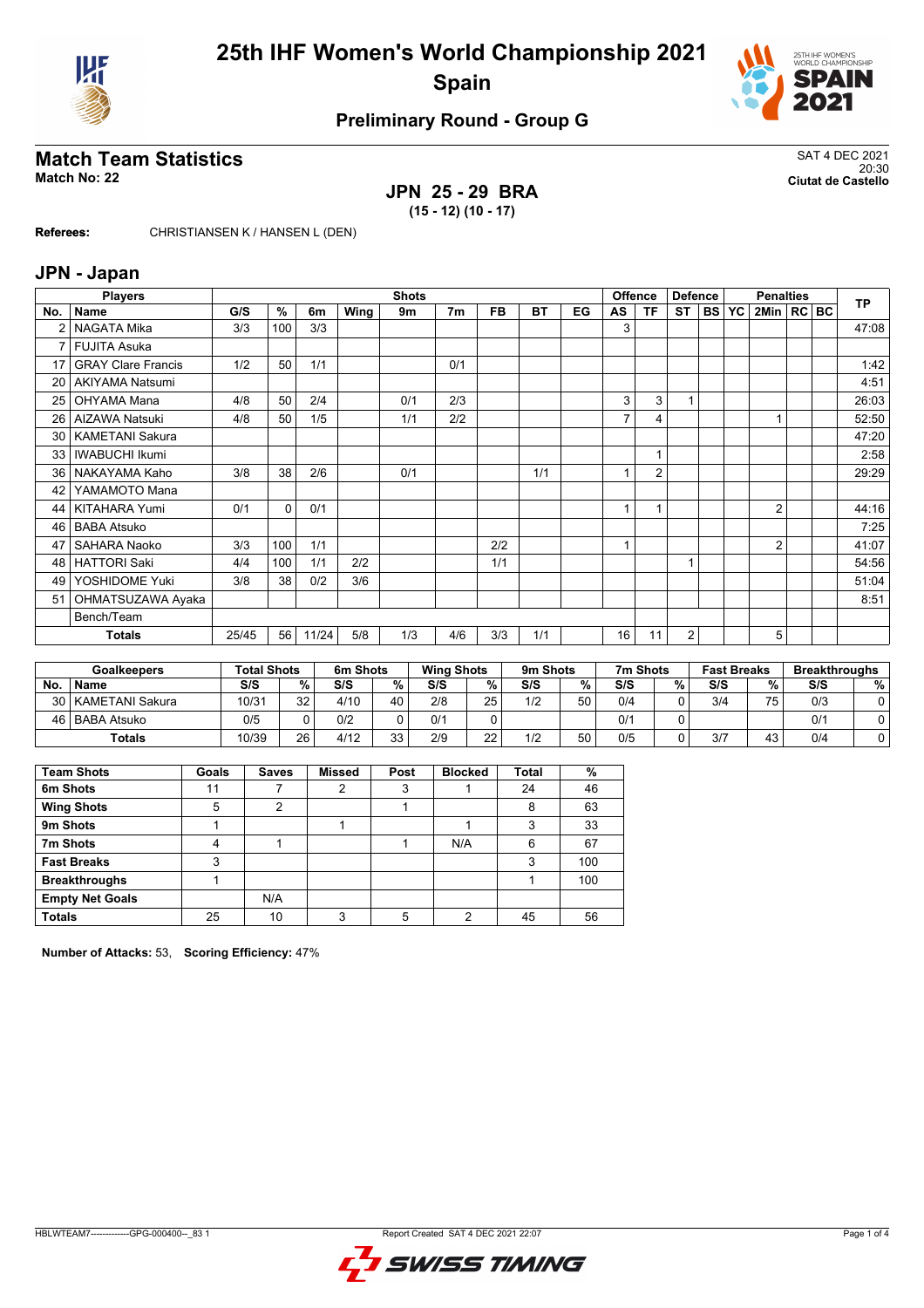



### **Preliminary Round - Group G**

# **Match Team Statistics** SAT 4 DEC 2021

20:30 **Match No: 22 Ciutat de Castello JPN 25 - 29 BRA (15 - 12) (10 - 17)**

**Referees:** CHRISTIANSEN K / HANSEN L (DEN)

### **JPN - Japan**

| <b>Players</b>     | <b>Shots Distribution</b> |  |                                   |       |              |               |             |       |                           |           |                      |               |  |
|--------------------|---------------------------|--|-----------------------------------|-------|--------------|---------------|-------------|-------|---------------------------|-----------|----------------------|---------------|--|
| Goals / Shots      |                           |  |                                   |       |              |               |             |       |                           |           |                      |               |  |
| 2 NAGATA M         | 7 FUJITA A                |  | 17 GRAY C                         |       | 20 AKIYAMA N |               | 25 OHYAMA M |       | 26 AIZAWA N               |           |                      | 30 KAMETANI S |  |
| 1/1                |                           |  |                                   |       |              |               |             | 1/1   |                           |           |                      |               |  |
|                    |                           |  | $\blacksquare$ $\blacksquare$ 0/1 | $1/1$ |              | 1/1<br>. .    |             | $1/1$ |                           |           |                      |               |  |
| $\blacksquare$ 1/1 | $1/1$ $\blacksquare$      |  |                                   |       |              | $\bullet$ 0/1 | 1/1         | u a   | 1/2                       |           | $3/3$ $\blacksquare$ |               |  |
|                    |                           |  |                                   |       |              |               | 2-Post      |       | 1-Blocked 1-Missed 1-Post | 1-Blocked |                      |               |  |

| 33 IWABUCHI I | 36 NAKAYAMA K |     |                      | 42 YAMAMOTO M | 44 KITAHARA Y | 46 BABA A |     |                 | 47 SAHARA N | 48 HATTORI S       |                      |
|---------------|---------------|-----|----------------------|---------------|---------------|-----------|-----|-----------------|-------------|--------------------|----------------------|
|               |               |     | 0/1                  |               |               |           |     |                 |             |                    |                      |
|               |               | 0/1 |                      |               | 0/1           |           | . . | 1/1             |             |                    | $2/2$ $\blacksquare$ |
|               | 1/1           |     | $2/3$ $\blacksquare$ |               |               |           | 1 H | 11 <sup>4</sup> | 1/1         | $\blacksquare$ 1/1 | 1/1                  |
|               | 2-Missed      |     |                      |               |               |           |     |                 |             |                    |                      |



**Team** Goals / Shots



Saves / Shots

| 0/4 | 0/1 | 1/4 |
|-----|-----|-----|
| 3/6 | 2/2 | 2/5 |
| 0/6 | 0/2 | 1/8 |

| <b>30 KAMETANI S</b> |     |     |
|----------------------|-----|-----|
| 0/3                  | 0/1 | 1/3 |
| 3/6                  | 2/2 | 2/4 |
| 0/4                  | 0/1 | 1/6 |

| 40 DADA A |     |             |
|-----------|-----|-------------|
|           |     | 0/1         |
|           |     | 0/1         |
| 0/1       | N/1 | $\Omega$ /1 |

HBLWTEAM7-------------GPG-000400--\_83 1 Report Created SAT 4 DEC 2021 22:07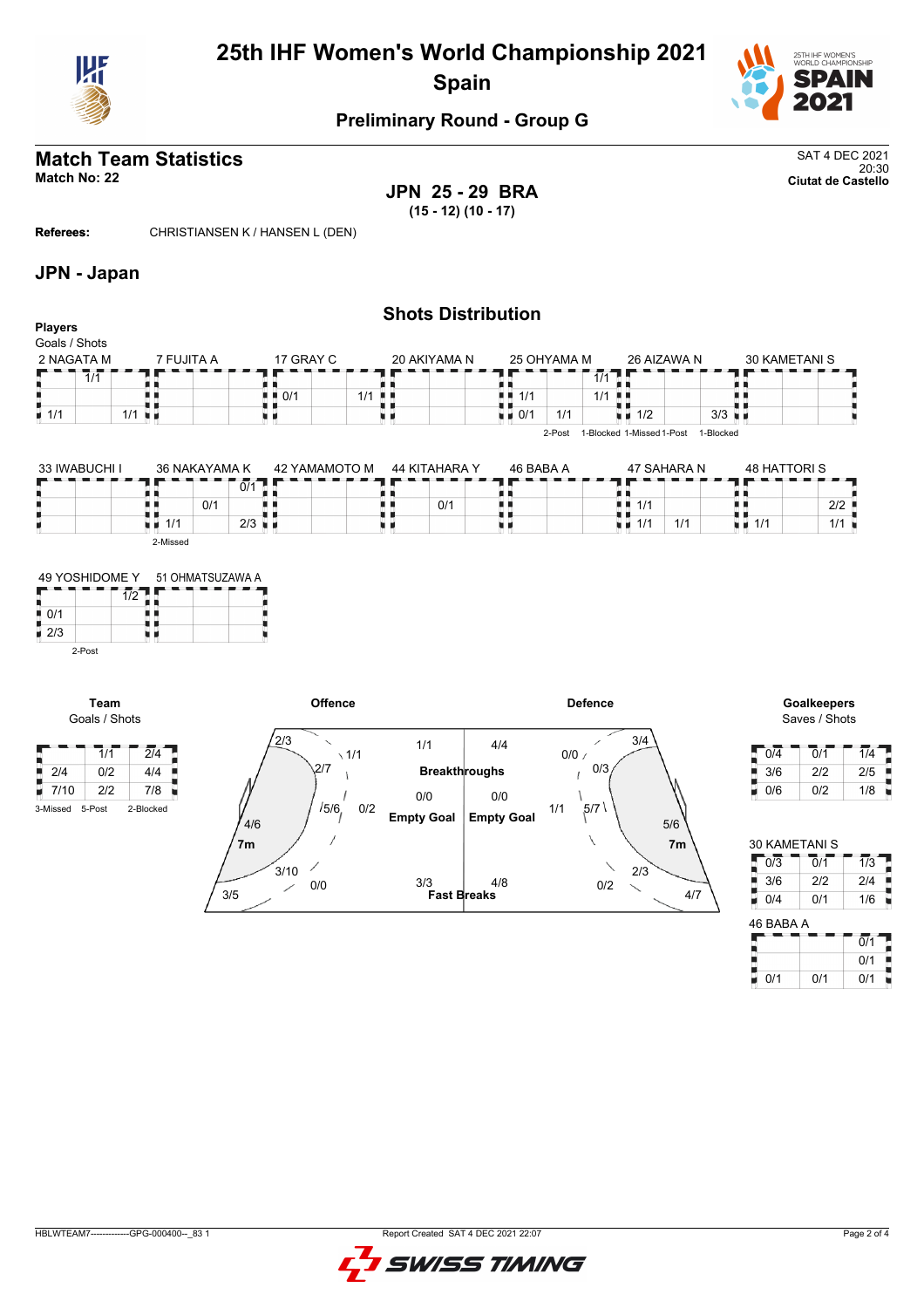



## **Preliminary Round - Group G**

### **Match Team Statistics** SAT 4 DEC 2021 20:30 **Match No: 22 Ciutat de Castello**

# **JPN 25 - 29 BRA**

**(15 - 12) (10 - 17)**

**Referees:** CHRISTIANSEN K / HANSEN L (DEN)

# **BRA - Brazil**

|                 | <b>Players</b>           |       | <b>Shots</b> |      |      |     |                | <b>Offence</b> |     |    | <b>Defence</b>  |                | <b>Penalties</b> | <b>TP</b>  |           |              |  |       |
|-----------------|--------------------------|-------|--------------|------|------|-----|----------------|----------------|-----|----|-----------------|----------------|------------------|------------|-----------|--------------|--|-------|
| No.             | <b>Name</b>              | G/S   | %            | 6m   | Wing | 9m  | 7 <sub>m</sub> | <b>FB</b>      | BT  | EG | AS              | <b>TF</b>      | <b>ST</b>        | <b>BSI</b> | <b>YC</b> | 2Min   RC BC |  |       |
| 2               | de PAULA Bruna           | 4/6   | 67           | 1/2  |      | 1/2 |                |                | 2/2 |    | 5               | $\overline{2}$ |                  |            |           |              |  | 40:27 |
| 6 I             | <b>FERNANDES Mariane</b> |       |              |      |      |     |                |                |     |    |                 |                |                  |            |           |              |  | 0:54  |
|                 | <b>ARAUJO Tamires</b>    | 6/7   | 86           | 5/6  |      |     |                | 1/1            |     |    | 2               |                |                  |            |           |              |  | 60:00 |
| 9               | RODRIGUES BELO Ana Paula | 5/7   | 71           | 1/2  |      | 0/1 | 2/2            |                | 2/2 |    | 2               | 3              |                  |            |           |              |  | 37:37 |
| 10 I            | RIBEIRO QUINTINO Jessica | 1/2   | 50           |      | 1/1  |     | 0/1            |                |     |    |                 |                |                  |            |           |              |  | 20:38 |
| 12              | <b>ARENHART Barbara</b>  | 0/1   | $\Omega$     |      |      |     |                | 0/1            |     |    |                 |                |                  |            |           |              |  | 28:42 |
| 13 <sup>1</sup> | ALVES CARNEIRO Talita    |       |              |      |      |     |                |                |     |    |                 |                |                  |            |           |              |  |       |
| 15              | da ROCHA Francielle      |       |              |      |      |     |                |                |     |    |                 |                |                  |            |           |              |  |       |
| 20 <sub>1</sub> | ARAUJO Larissa           | 3/4   | 75           |      | 3/4  |     |                |                |     |    |                 |                |                  |            |           |              |  | 59:39 |
| 21              | CARDOSO Adriana          | 7/11  | 64           |      | 3/6  |     | 3/3            | 1/2            |     |    |                 |                | $\overline{2}$   |            | 1         |              |  | 37:04 |
| 22              | <b>VIEIRA Samara</b>     |       |              |      |      |     |                |                |     |    |                 |                |                  |            |           |              |  | 25:33 |
| 23              | <b>GUARIEIRO Giulia</b>  | 1/3   | 33           | 0/1  |      |     |                | 1/2            |     |    | 2               |                | 1                |            |           |              |  | 27:41 |
| 26 <sup>1</sup> | <b>FERMO Thais</b>       |       |              |      |      |     |                |                |     |    |                 |                |                  |            |           |              |  |       |
| 49              | <b>MATIELI Patricia</b>  | 1/3   | 33           | 1/3  |      |     |                |                |     |    | $\overline{7}$  | $\overline{2}$ |                  |            |           |              |  | 46:00 |
| 87              | de ARRUDA Renata         | 1/1   | 100          |      |      |     |                | 1/1            |     |    |                 |                |                  |            |           |              |  | 29:27 |
| 91              | <b>VENTURA Livia</b>     | 0/1   | 0            |      |      |     |                | 0/1            |     |    |                 |                |                  |            |           |              |  | 6:18  |
|                 | Bench/Team               |       |              |      |      |     |                |                |     |    |                 |                |                  |            |           |              |  |       |
|                 | <b>Totals</b>            | 29/46 | 63           | 8/14 | 7/11 | 1/3 | 5/6            | 4/8            | 4/4 |    | 18 <sub>1</sub> | 9              | 4                | 2          |           | 2            |  |       |

|    | <b>Goalkeepers</b>    | <b>Total Shots</b> |    | 6m Shots |           | <b>Wing Shots</b> |    | 9m Shots |   | 7m Shots |    | <b>Fast Breaks</b> |   | <b>Breakthroughs</b> |   |
|----|-----------------------|--------------------|----|----------|-----------|-------------------|----|----------|---|----------|----|--------------------|---|----------------------|---|
| No | <b>Name</b>           | S/S                | %. | S/S      | %         | S/S               | %  | S/S      | % | S/S      | %  | S/S                | % | S/S                  | % |
|    | 12   ARENHART Barbara | 5/20               | 25 | 4/9      | 44        | 1/4               | 25 | 0/1      |   | 0/3      |    | 0/2                |   | 0/2                  |   |
|    | 87 I de ARRUDA Renata | 5/14               | 36 | 3/9      | วว<br>ن ت | 1/3               | 33 |          |   | 1/2      | 50 |                    |   |                      |   |
|    | <b>Totals</b>         | 10/35              | 29 | 7/18     | 39        | 2/7               | 29 | 0/1      |   | 1/5      | 20 | 0/3                |   | 0/1                  |   |

| <b>Team Shots</b>      | Goals | <b>Saves</b> | <b>Missed</b> | Post | <b>Blocked</b> | Total | %   |
|------------------------|-------|--------------|---------------|------|----------------|-------|-----|
| 6m Shots               | 8     | 4            |               | 2    |                | 14    | 57  |
| <b>Wing Shots</b>      |       | າ            |               |      |                | 11    | 64  |
| 9m Shots               |       |              |               |      |                | 3     | 33  |
| 7m Shots               | 5     |              |               |      | N/A            | 6     | 83  |
| <b>Fast Breaks</b>     |       | 3            |               |      |                | 8     | 50  |
| <b>Breakthroughs</b>   | 4     |              |               |      |                | 4     | 100 |
| <b>Empty Net Goals</b> |       | N/A          |               |      |                |       |     |
| <b>Totals</b>          | 29    | 10           | 3             | 4    |                | 46    | 63  |

**Number of Attacks:** 52, **Scoring Efficiency:** 56%